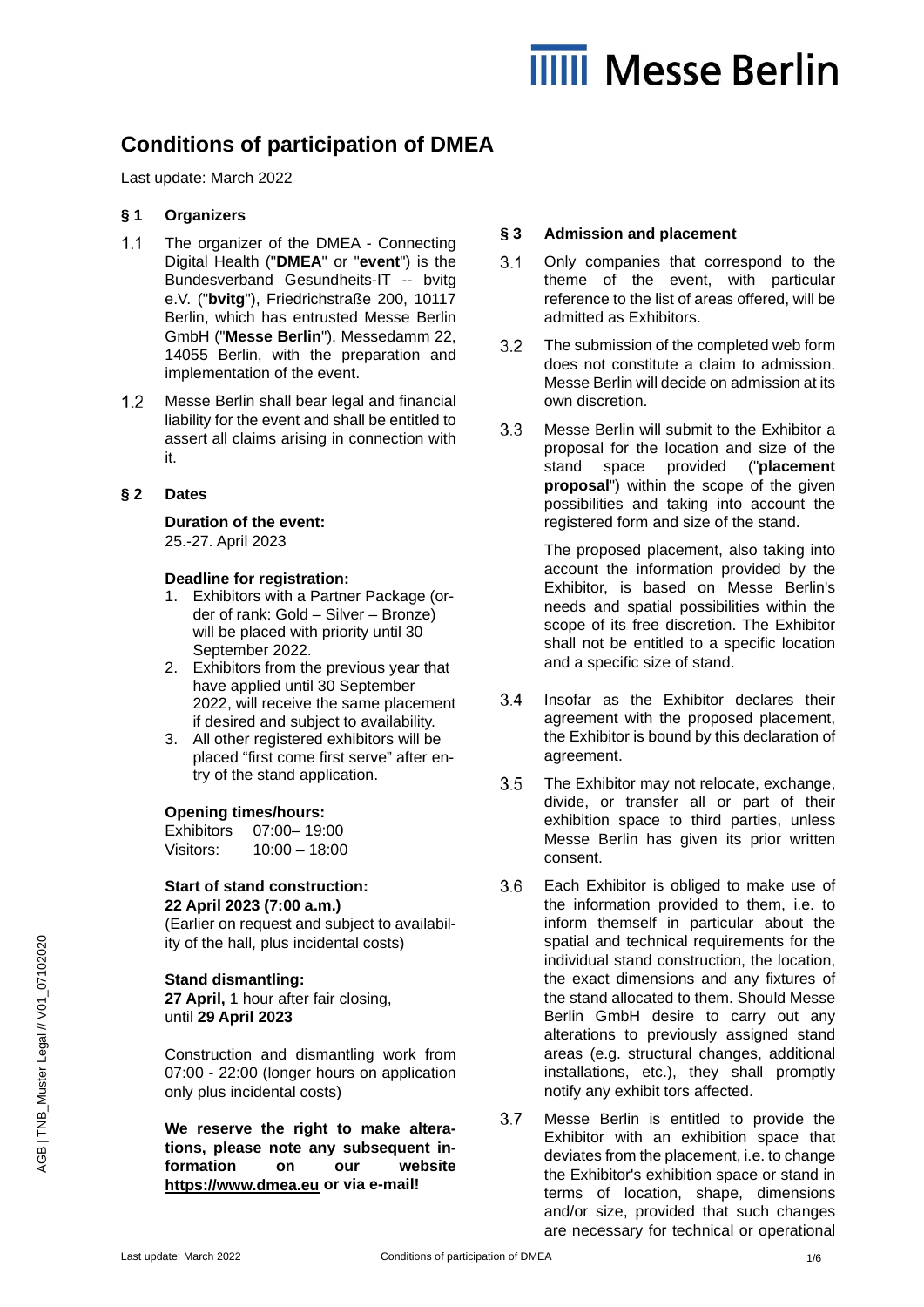reasons and are made to an extent that is reasonable for the Exhibitor, taking into account the interests of the Exhibitor. The Exhibitor will be allocated a space of equal value if possible.

- $3.8$ The Exhibitor is entitled to withdraw their application or to withdraw from the contract within one week after notification of the new placement. Further claims against Messe Berlin are excluded.
- $3.9$ Insofar as subsequent changes result in a reduced participation price, the difference shall be refunded to the Exhibitor.

# **§ 4 Participation Fee**

- $4.1$ The participation fee owed for participation in the event comprises the rental fee for the stand area or the price for the complete stand as per item 4.2 of these Conditions of participation , the Media Package as per item 4.4 and item 5 and the AUMA contribution as per item 4.5. The remuneration for the services and products accompanying the event shall result from the prices for the ancillary and additional services stated in the BECO webshop.
- $4.2$ The rental fee for the stand area is as follows (for the stand forms, please see the web form for the stand application):

| <b>Row stand</b>                                  | EUR 243.00/m <sup>2</sup>                         |  |
|---------------------------------------------------|---------------------------------------------------|--|
| corner                                            | EUR 255.00/m <sup>2</sup>                         |  |
| <b>Stand Island</b>                               | EUR 263.00/m <sup>2</sup>                         |  |
| <b>Blockstandfläche</b>                           |                                                   |  |
| <= 40 m <sup>2</sup> :                            | EUR 281.00/m <sup>2</sup>                         |  |
|                                                   | $> 40$ m <sup>2</sup> : EUR 271.00/m <sup>2</sup> |  |
| Double-storied structure EUR 88.00/m <sup>2</sup> |                                                   |  |

The price is rounded up to full m²; the minimum stand size is 9 m². In addition ancillary costs of 15.00 Euro/m² are charged for every 1 m² of rented stand area (hall area and multistorey area) including electricity/water **consumption**, hall lighting, heating/air condition, aisle cleaning and hall supervision.

The electricity/water **connection** must be ordered as an additional service in the BECO Webshop.

- 4.3 Stand construction must be ordered separately by the Exhibitor unless they have ordered a complete stand.
- $4.4$ Part of the participation contract is a Media Package (obligatory), the scope of services of which is specified in the web form for stand registration. The prices are, subject



to size of stand:

| <b>Starter Package:</b> | <b>280.00 EUR</b> |
|-------------------------|-------------------|
| <b>Classic Package:</b> | 445.00 EUR        |
| <b>Premium Package:</b> | 880,00 EUR        |

#### **Co-exhibitors: 280.00 EUR**

The fee for the co-exhibitor will be charged to the main Exhibitor.

- $4.5$ In accordance with the agreements with the Association of the German Trade Fair Industry (AUMA), an amount of **EUR 0.60/m²** will be charged.
- 4.6 Prices for themed pavilions/combined display areas per unit:

#### **Asscociation Pavilion 1,600.00 EUR**

# **Focus Careers**

| -Universities/Hospitals/              |              |
|---------------------------------------|--------------|
| <b>Heathcare Facilities</b>           | 1,200.00 EUR |
| -DMEA Exhibitor with 2. stand         |              |
| bvitg member:                         | 2,000.00 EUR |
| without membership:                   | 2,500.00 EUR |
| -Company without                      |              |
| 2. DMEA stand                         | 3,100.00 EUR |
|                                       |              |
| <b>Focus Startup</b>                  | 1,300.00 EUR |
| Focus-DIGA/Mobile Health 3,100.00 EUR |              |

 $4.7$ Prices for Gold, Silver and Bronze Partner packages

> The partner packages include custom pack- age components as described in the detailed overview "Prices-Packages-Infos" available under **[https://www.dmea.de/en/exhibitors/ap](https://www.dmea.de/en/exhibitors/application)[plication](https://www.dmea.de/en/exhibitors/application)**

For bvitg members:

| <b>Gold-Partner-Package:</b>   | 57,000 EUR        |
|--------------------------------|-------------------|
| Silver-Partner-Package:        | <b>36,000 EUR</b> |
| <b>Bronze-Partner-Package:</b> | <b>14.000 EUR</b> |

Without bvitg membership:

| Gold-Partner-Package:          | not available     |
|--------------------------------|-------------------|
| Silver-Partner-Package:        | <b>43,000 EUR</b> |
| <b>Bronze-Partner-Package:</b> | <b>18,000 EUR</b> |

4.8 All prices quoted are net prices and subject to statutory VAT.

# **§ 5 Media-Package**

 $5.1$ In order to enable exhibitors and coexhibitors optimize their individual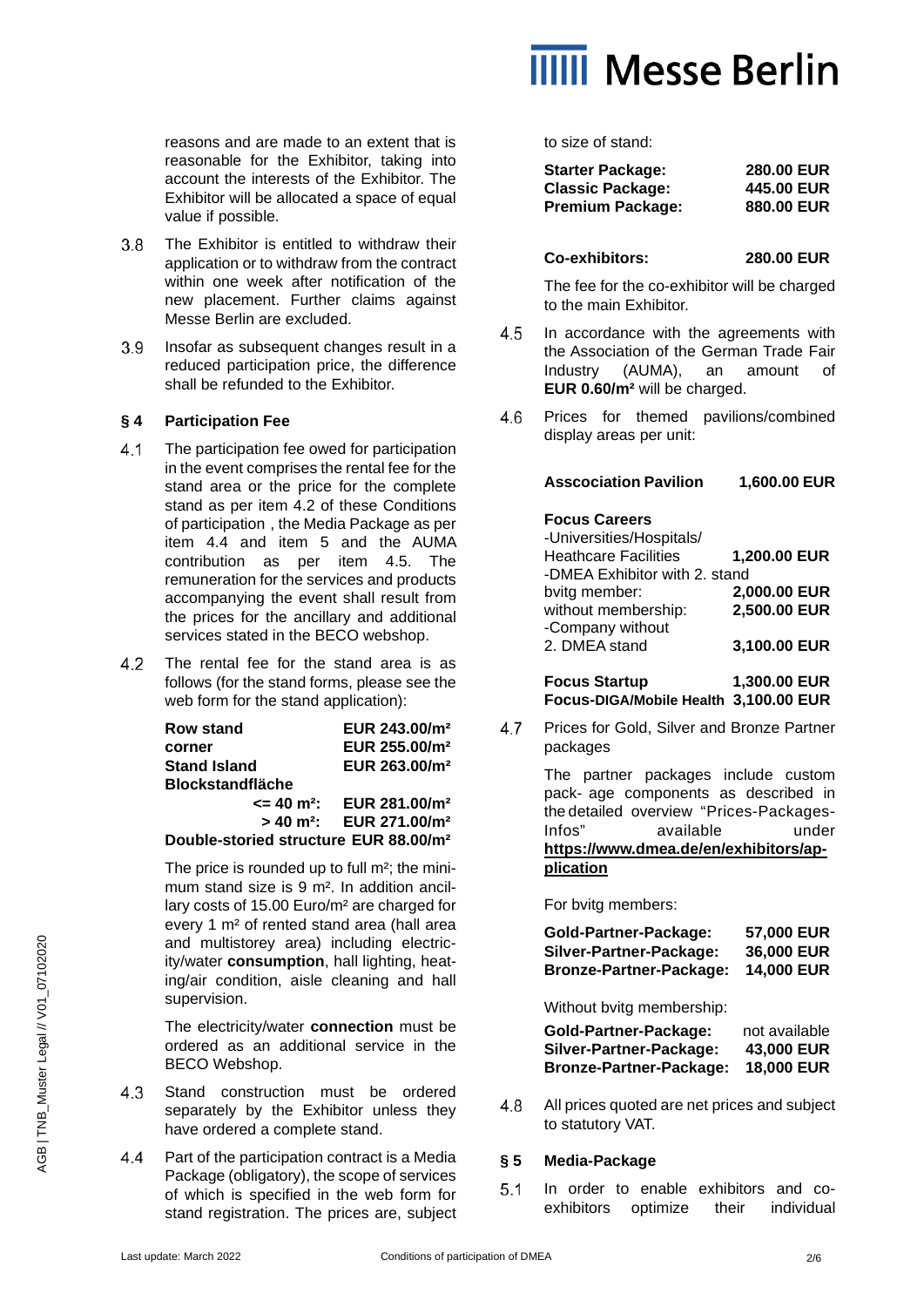

performance Messe Berlin offers the Media Package containing selected marketing tools. Depending on their size exhibitors and co-exhibitors will be charged with an obligatory fee.

 $5.2$ The costs in accordance with item 4.4 will be invoiced to the main Exhibitor.

#### **§ 6 International Representatives**

Messe Berlin maintains a worldwide network of foreign representatives, whose contact details can be obtained from the Messe Berlin website at

**[https://www.messe-berlin.de/en/com](https://www.messe-berlin.de/en/company/messe-berlin-worldwide/)[pany/messe-berlin-worldwide/.](https://www.messe-berlin.de/en/company/messe-berlin-worldwide/)** All exhibitors based outside Germany are entitled to be advised from the international representative responsible for them. The service includes the provision of information on events and entry requirements, and in particular assistance with visa matters.

# **§ 7 Terms of payment**

- $7.1$ Upon conclusion of the contract by means of the order confirmation in accordance with item 3 of the General Terms and Conditions for Trade Fairs and Exhibitions of Messe Berlin GmbH, the total participation fee in accordance with item 4.1 or item 4.7 of these Conditions for Participation becomes due and will be invoiced (down payment invoice). Invoicing of all other services, i.e. including ancillary and additional services ordered in the BECO Webshop, will be carried out after the event has been held, with any advance payments already made being credited against a final invoice.
- $7.2$ If the exhibitor does not settle the down payment invoice by the due date, Messe Berlin is entitled, after unsuccessful reminder, to otherwise dispose of the stand space.
- $7.3$ The invoice number and customer number must be stated when making payment.
- Any subsequent invoice rewriting will be  $7.4$ charged with a processing fee of **EUR 210** plus VAT.

# **§ 8 Alterations, withdrawals, exclusion**

 $8.1$ In case of cancellation of the participation after the placement was agreed upon, Messe Berlin may charge a handling fee of **EUR 400.** Cancellation fee after granted confirmation of order, please see § 8.1 of theGeneral Terms of Business of Messe

# Berlin GmbH.

This fee will also be charged for any portion ofexhibition space returned by an exhibitor*.*  The burden of proof shall be on the exhibitor to show that the cancellation did not lead to excess costs or not to the amount claimed

- 8.2 Messe Berlin GmbH shall be entitled:
	- a) to revoke approved applications if required conditions were not fulfilled, either in whole or in part, at the time of application, or have since lapsed,
	- b) to exclude from the exhibition without notice such companies that exhibit products not contained in the Product Group Index. The right to demand full payment of stand rental shall not be affected,
	- to demand at any time the removal c) of items which prove unsuitable, in particular such products which constitute a hazard or nuisance to exhibitors or visitors. Non- compliance with this regulation shall result in the removal of the offending items at the exhibitor's expense,

Claims for damages against Messe Berlin are excluded in accordance with Item 7 of Messe Berlin's General Terms and Conditions.

8.3 Furthermore, Item 8 of the general terms and conditions of business of Messe Berlin applies, providing that no other provisions to the contrary have been made above under items 1.1 to 8.2,

# **§ 9 Stand construction and furnishing**

- $9.1$ For stand construction and dismantling please refer to Item 2 of these Conditions of Participation 24 April 2023 by noon for stand construction and 24 April 2023 open end for completion and decoration. All packing materials must be removed by 12 noon of the same day, otherwise it will be removed by Messe Berlin at the exhibitor's expense.
- 9.2 Exhibitors who fail to occupy their stands by 8:00 hours on Monday, 24 April 2023, shall forfeit their rights to the stand. Messe Berlin shall then be at liberty to reallocate this space as it sees fit. The defaulting lessee remains liable for payment of the rental charge.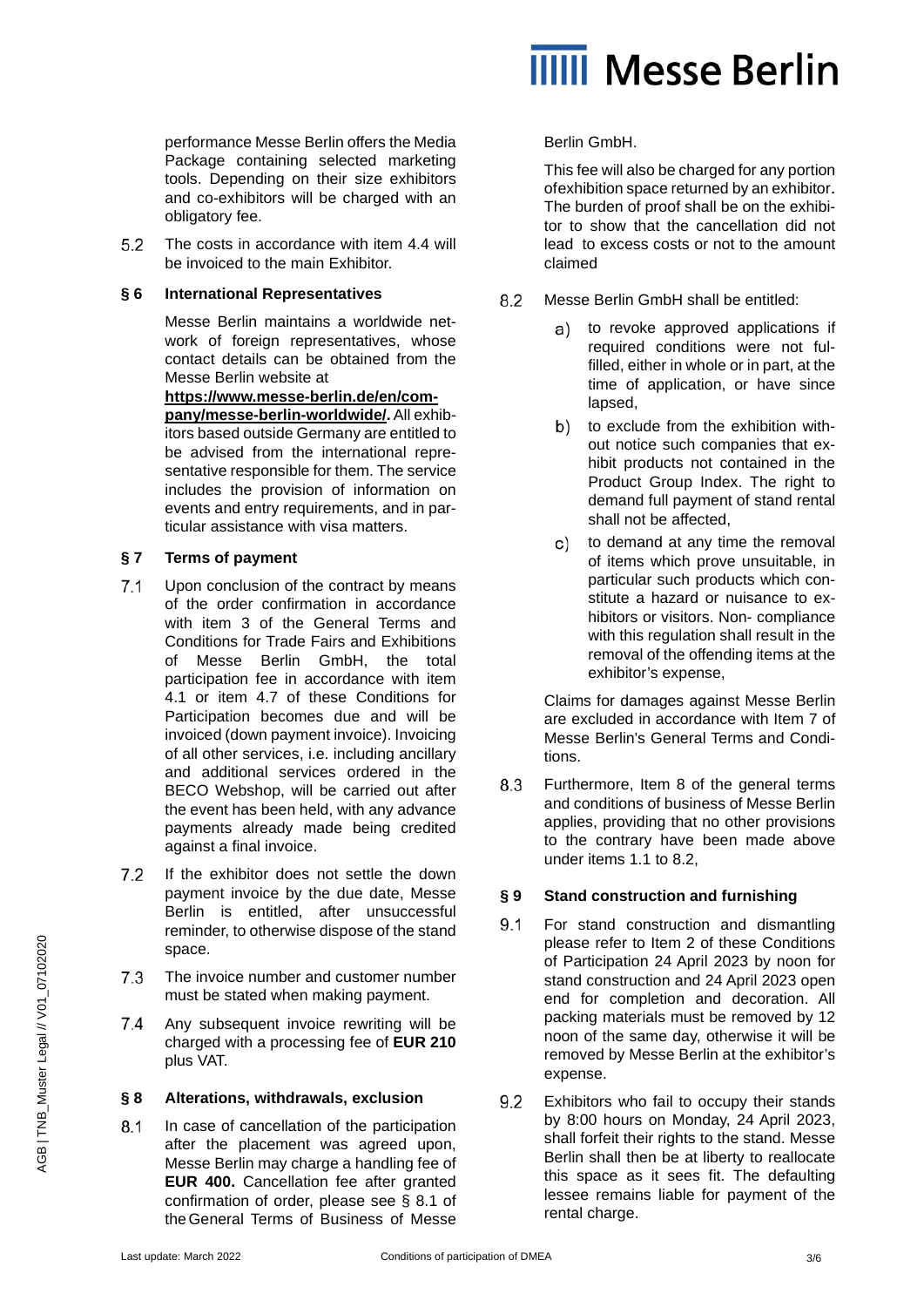

- 9.3 The maximum permitted height of any stand structure, including the upper edge of suspensions and fascias, **for stand areas up to 49 sqm is + 5.00 m, and + 6.00 m for stand areas from 50 sqm in all halls.**
- 9.4 The stands may not be closed off from areas used by the public. The stand design and exhibit presentation must be open and welcoming to the public. Exhibitors must ensure that their stands are properly equipped.

Stand construction and design are subject to the approval of Messe Berlin. Messe Berlin reserves the right to refuse acceptance of unsatisfactory work or unapproved constructions and to alter or remove such constructions at the exhibitor's expense.

- 9.5 Stand lighting and spotlighting should not be disturbing either to visitors or to neighboring stands.
- 96 Reference is made to the Technical Guidelines Berlin ExpoCenter City, which are available in the download area on the Messe Berlin website at **[https://www.messe-berlin.de/messe](https://www.messe-berlin.de/messe-berlin/downloads)[berlin/downloads](https://www.messe-berlin.de/messe-berlin/downloads)** and in the BECO Webshop.

#### **§ 10 Demonstrations/entertainment**

- 10.1 Dealers' presentations, press conferences and similar events in the vicinity of stands are permitted outside official exhibition hours, i.*-*e. before 10:00 or after 18:00, provided the events have been registered with and approved in writing by Messe Berlin. The cost of additional security (e.-g. security staff) shall be borne by the exhibitor.
- 10.2 With the exception of press conferences, no special events will be permitted at stands prior to the first day of the exhibition period.
- 10.3 Visual and acoustic performances may only take place in well-screened or closed areas. Such events must be directed towards the interior of the stand.
- 10.4 During the exhibition, the volume of demonstrations shall be at all times set to a level which does not disturb neighboring exhibitors.

#### **§ 11 High frequency, radio equipment**

11.1 The operation of high-frequency, radio systems and other transmitters for communication purposes are subject to notification or licensing by the Federal Network Agency for Electricity, Gas, Telecommunications, Post and Railway, Berlin Branch Office, Seidelstraße 49, 13405 Berlin, **IWWW.** bundesnetzagentur.de].

> The frequency bands/ranges preferentially used by Messe Berlin's event-related transmission technology are listed in Messe Berlin's technical guidelines under item 5.11.

11.2 If unauthorized frequencies are used, this will be prevented, as other Exhibitors may be permanently disrupted in their trade fair presentation and the technical equipment of third parties may be damaged.

#### **§ 12 Building supervision and fire protection regulations**

Emergency exits, entrances and exits, fire alarms, hydrants, smoke dampers, electrical distributions and switchboards, telephone distributors and ventilation slots must be freely accessible and may not be obstructed. The use of open fires for cooking, heating and operating purposes is prohibited. Packing material, paper and other easily combustible materials may not be left lying around or stored in the halls. Outside the halls, vehicles, containers, other storage containers and materials may be parked only from 5 m from the hall wall. Detailed technical and construction regulations can be found online in the BECO webshop.

# **§ 13 Transportation, stand clearance**

- 13.1 Delivery and pick-up of exhibits and the clearance of stands shall be done at the exhibitor's own risk and expense. In the interest of efficient movement of goods and vehicles, we recommend that you engage the services of a professional carrier.
- 13.2 Please observe the Traffic guidelines contained in the Exhibitor Service Manual. These regulate goods delivery and collection as well as grounds access for cars.
- 13.3 During the exhibition period, motor vehicles without a grounds parking permit may only be loaded and unloaded before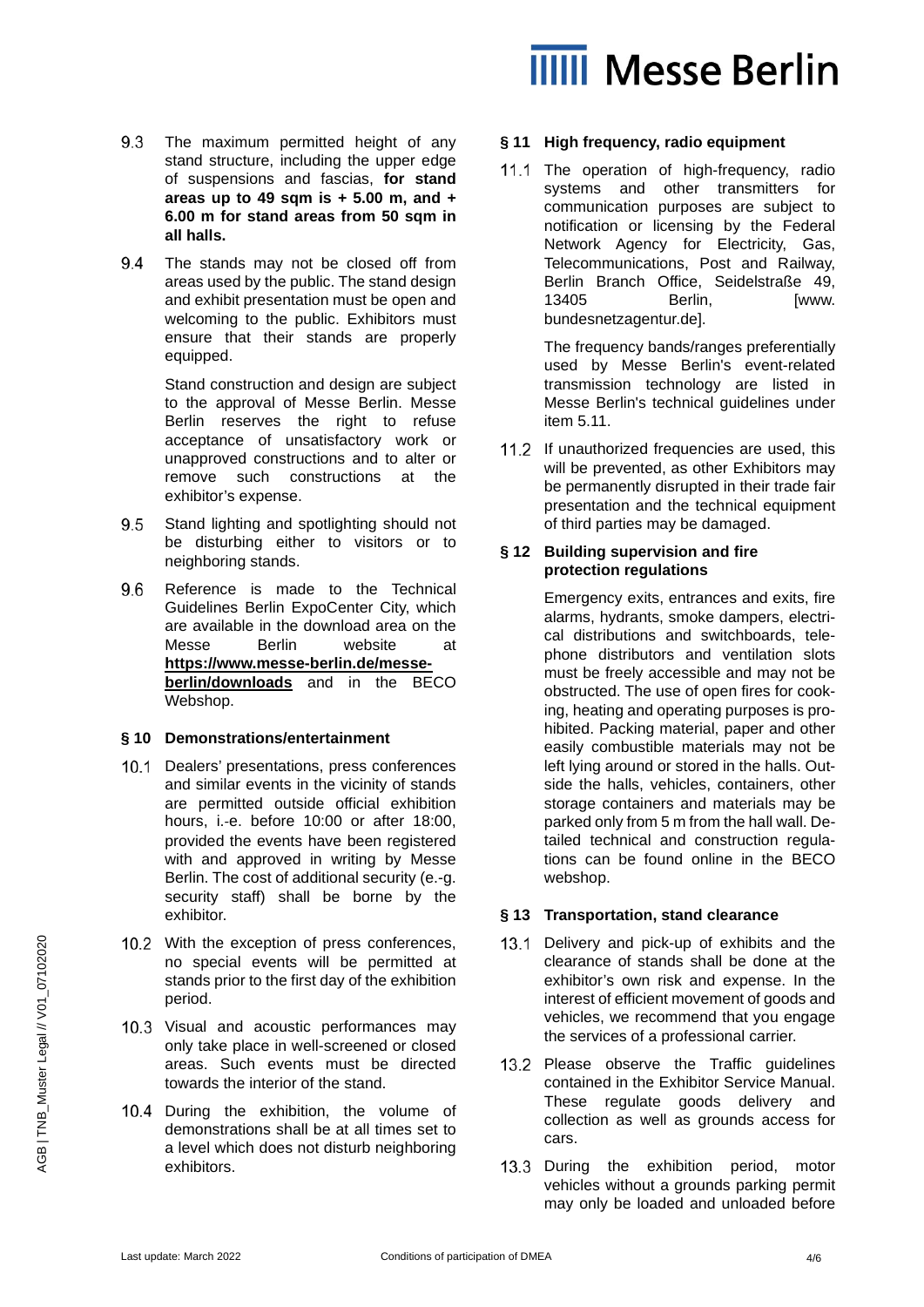

and after the official opening times.

13.4 When entering the grounds during specified times, drivers are required to leave a **EUR 200** deposit. This deposit will be retained if the vehicle remains on the grounds beyond the prescribed time limit.

#### **§ 14 Exhibitor passes**

14.1 Exhibitors are entitled to free Exhibitor passes in the following numbers valid for the construction and dismantling period as well as during the duration of the show for exhibitors:

> For stands up to 20 m<sup>2</sup> 3 badges For each additional  $10 \text{ m}^2$  1 badges (double-storied structure excluded)

#### **The exhibitor pass is also valid for the DMEA Congress.**

14.2 Additional exhibitor badges required must be ordered for fee in the Onlineshop BECO. Exhibitor badges are valid only for the person in whose name they are issued. Holders must also be in possession of an official photo identity document. Misuse of the badges shall result in their confiscation without compensation. Liability for misuse of badges will rest with the exhibiting firm in whose name the badges were issued. Holders of exhibitor badges may enter the grounds from 7 a.m. before the exhibition opens. All exhibitors and their personnel must vacate their stands no later than one hour after the official closing time of the exhibition.

# **§ 15 Construction and dismantling badges**

- 15.1 Exhibitors are entitled to passes for set-up and dismantling. The construction and dismantling passes are free of charge, they must be registered online. Construction and dismantling passes are not valid over the duration of DMEA Exhibitor passes are valid during construction and dismantling time.
- 15.2 Additional passes for stand construction and dismantling can be ordered free of charge in the Onlineshop BECO. Persons wishing to leave the exhibition with packages or items having the appearance of exhibits must be able to present authorization to gate staff.
- 15.3 The passes are issued in the Exhibitor's name. They are not transferable and are only valid in conjunction with official identification. The passes must be carried

throughout the event or the set-up and dismantling phases for any checks, in particular at the entrances to the Berlin ExpoCenter City exhibition grounds. Passing on ID cards to unauthorized third parties is not permitted. In this case, Messe Berlin is entitled to charge the Exhibitor the price of an Exhibitor pass for the duration of the unauthorized use. The pass in question will be confiscated without replacement. Messe Berlin is entitled to exercise its domiciliary rights and to refuse the person to whom the pass has been issued, as well as the unauthorized third party, access to the event grounds or to expel them from the event grounds.

# **§ 16 GEMA fees**

A license from GEMA is required for the public performance of copyrighted music, whether as background music or as part of a separate event, whether for all trade fair visitors or for invited guests, and regardless of the form of performance (live, audio/CD/MP3/vinyl/streaming) or video (DVD/MPEG/streaming)). Applications are to be made via the online portal **[https://www.gema.de/musiknutzer/.](https://www.gema.de/musiknutzer/)** (for questions contact GEMA +49 (0) 30 58858 999 **| [kontakt@gema.de](mailto:kontakt@gema.de)** Monday to Friday 07:00 - 18:00)

# **§ 17 COVID-19, Hygiene and Safety Concept**

- 17.1 Exhibitors and co-exhibitors are obliged to inform themselves in advance of their participation in the Event about the currently applicable regulations, laws, ordinances and other orders issued in connection with the containment of Coronavirus SARS-CoV-2 (COVID-19) ("COVID-19 regulations") and to comply with them. In addition, Exhibitors and coexhibitors are obliged to observe the hygiene and safety measures issued by Messe Berlin for the event, in particular the Hygiene and Safety Concept for the event (details here). Against the background of the dynamic development of coronavirus, Exhibitors and co-exhibitors acknowledge that Messe Berlin is entitled to adapt hygiene and safety measures to the current legal situation at any time and that they are obliged to keep themselves continuously informed of any changes, in particular via the event website.
- 17.2 Insofar as the COVID-19 regulations currently in force at the time of the event